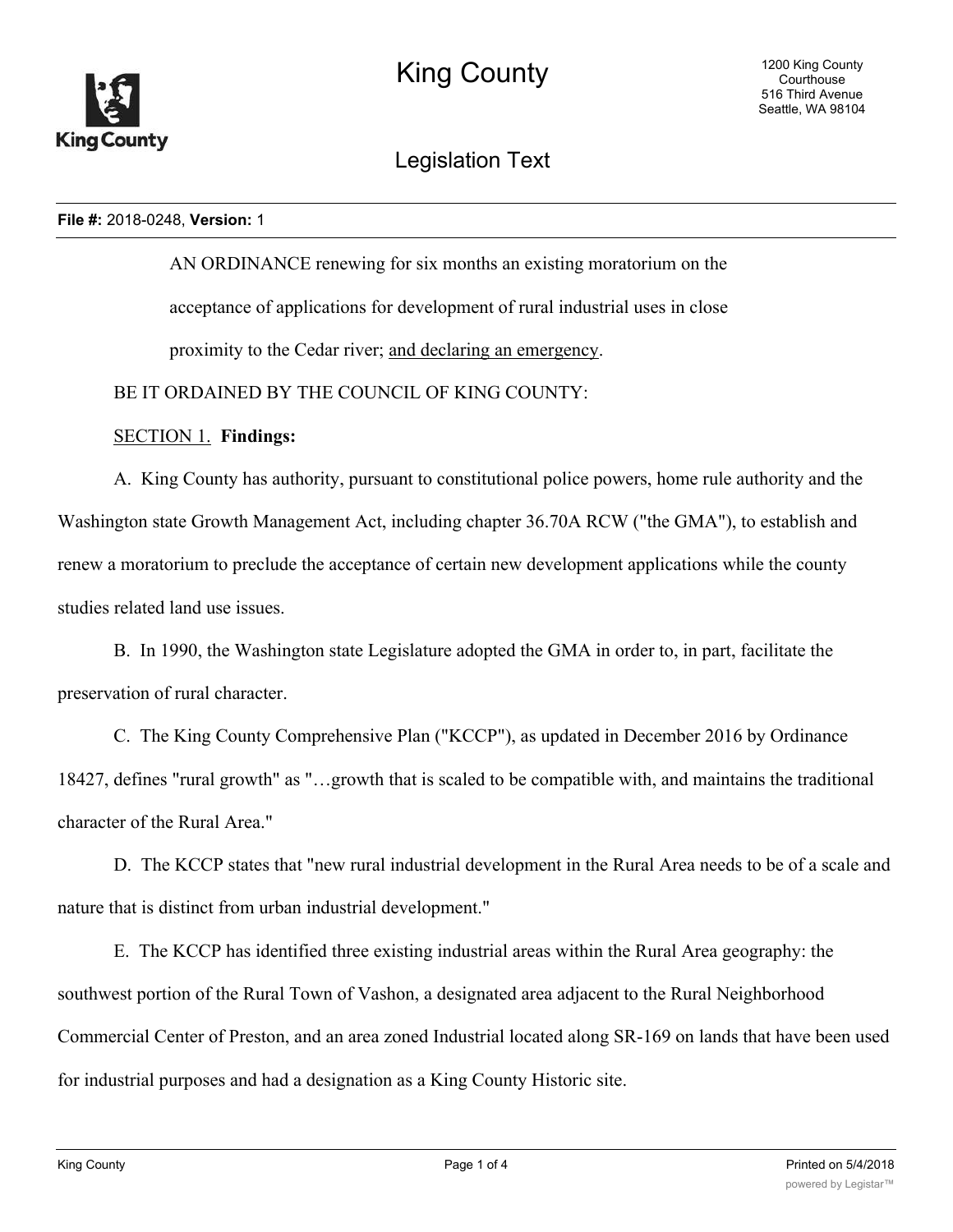## **File #:** 2018-0248, **Version:** 1

F. The properties along SR-169 that are zoned Industrial are in close proximity, and in one case within the shoreline jurisdiction of, the Cedar river.

G. The Cedar river is located in Water Resource Inventory Area 8, the Cedar-Sammamish Watershed. The upper part of the Cedar river is the source for drinking water for the 1.4 million people in the greater Seattle area, and the Cedar river provides aquatic habitat for chinook salmon, coho salmon, sockeye salmon, kokanee, winter steelhead, bull trout and coastal cutthroat.

H. Residential properties surrounding these industrial parcels rely on groundwater for potable water sources.

I. King County has received notice that property owners seek to locate industrial uses in close proximity to the Cedar river. The permitted uses within the Industrial zone in close proximity to the Cedar river and along SR-169 have not recently been reviewed within the context of the impacts on drinking water supply and aquatic habitat for endangered salmonid species.

J. There is interest in reviewing King County's adopted zoning regulations to ensure that they sufficiently address the impacts of the allowed Industrial zone uses on the surrounding environment, adjacent communities and the local road network.

K. King County is interested in reviewing industrial uses in this area and associated development regulations to determine if they are compatible with surrounding communities, impacts on groundwater quality, potable water supplies, and aquatic habitat for endangered salmonid species.

L. It is in the public interest that any zoning and development regulations are consistent with the KCCP, the Shoreline Management Act and the GMA.

M. For these reasons and others, Ordinance 18611 established a moratorium on the acceptance of applications for development of rural industrial uses in close proximity to the Cedar river; this moratorium is currently scheduled to expire on May 13, 2018.

N. In response to the study requirements of Ordinance 18611, the executive transmitted a report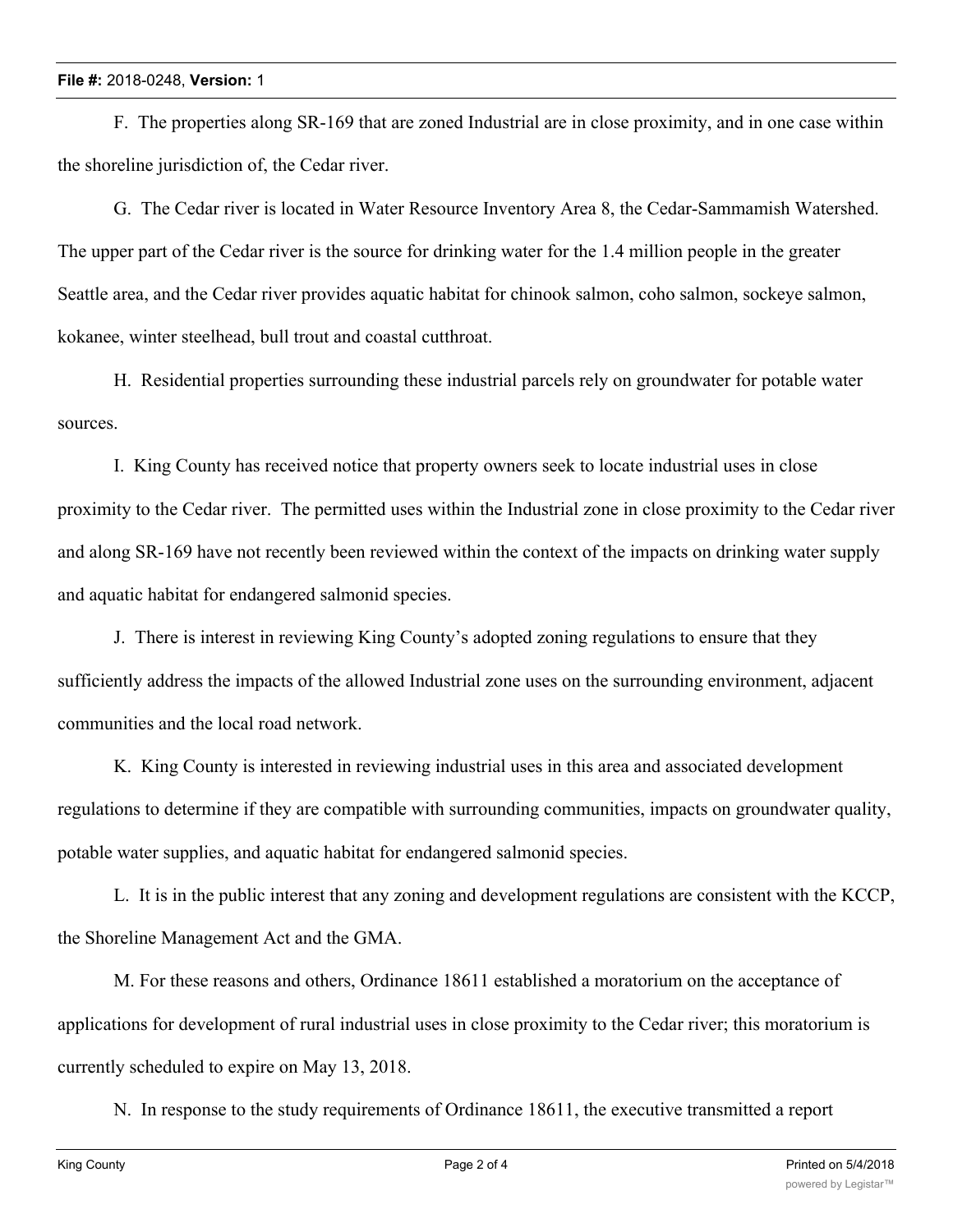#### **File #:** 2018-0248, **Version:** 1

regarding rural industrial uses permitted in close proximity to the Cedar river.

O. Subsequent to the completion of that report, other local governments, community groups including the Cedar River Council and residents have raised additional concerns regarding groundwater impacts and the compatibility of rural industrial uses with surrounding residential properties.

P. The executive's report transmitted in response to Ordinance 18611 does not adequately address the concerns raised by the District's letter and resolution, including the potential impacts of contamination from industrial uses on water quality in close proximity to the Cedar River.

Q. In order to further investigate whether existing regulations and policies are sufficient to protect groundwater and surface water quality, and whether additional regulation is necessary to properly mitigate such impacts, it is in the public interest to renew the moratorium on acceptance of applications for development of rural industrial uses in close proximity to the Cedar river for a six-month period.

R. It is necessary that this ordinance go into effect immediately in order to avoid a rush of applications for new development on rural industrial-zoned parcels in close proximity to the Cedar river.

SECTION 2. For the purposes of this ordinance, "rural industrial uses in close proximity to the Cedar river" means those parcels outside of the urban growth boundary that are zoned Industrial and are within one quarter mile of the ordinary high water mark of the Cedar river.

SECTION 3. A. A six-month renewed moratorium commencing on May 13, 2018 is declared prohibiting King County from accepting applications for development of rural industrial uses in close proximity to the Cedar river, and prohibiting the location, establishment or expansion of any rural industrial uses in close proximity to the Cedar river. No building permit, occupancy permit, public health approval or development permit or approval of any kind shall be accepted or issued for any of the purposes or activities prohibited by this section. Any applications for land use approvals or other permits that are accepted as a result of error or by use of vague or deceptive descriptions during the moratorium are null and void and without legal force or effect.